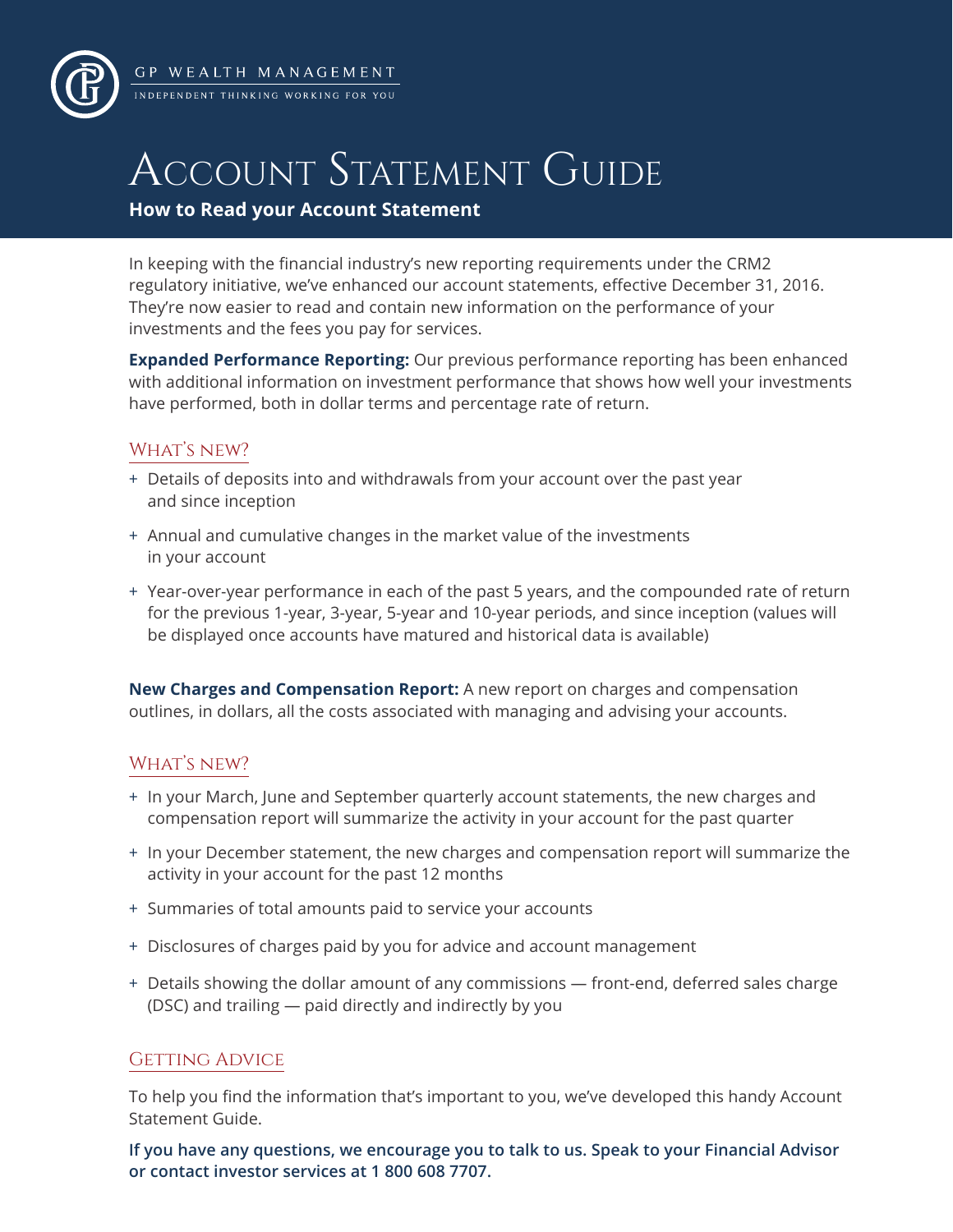### Performance Report



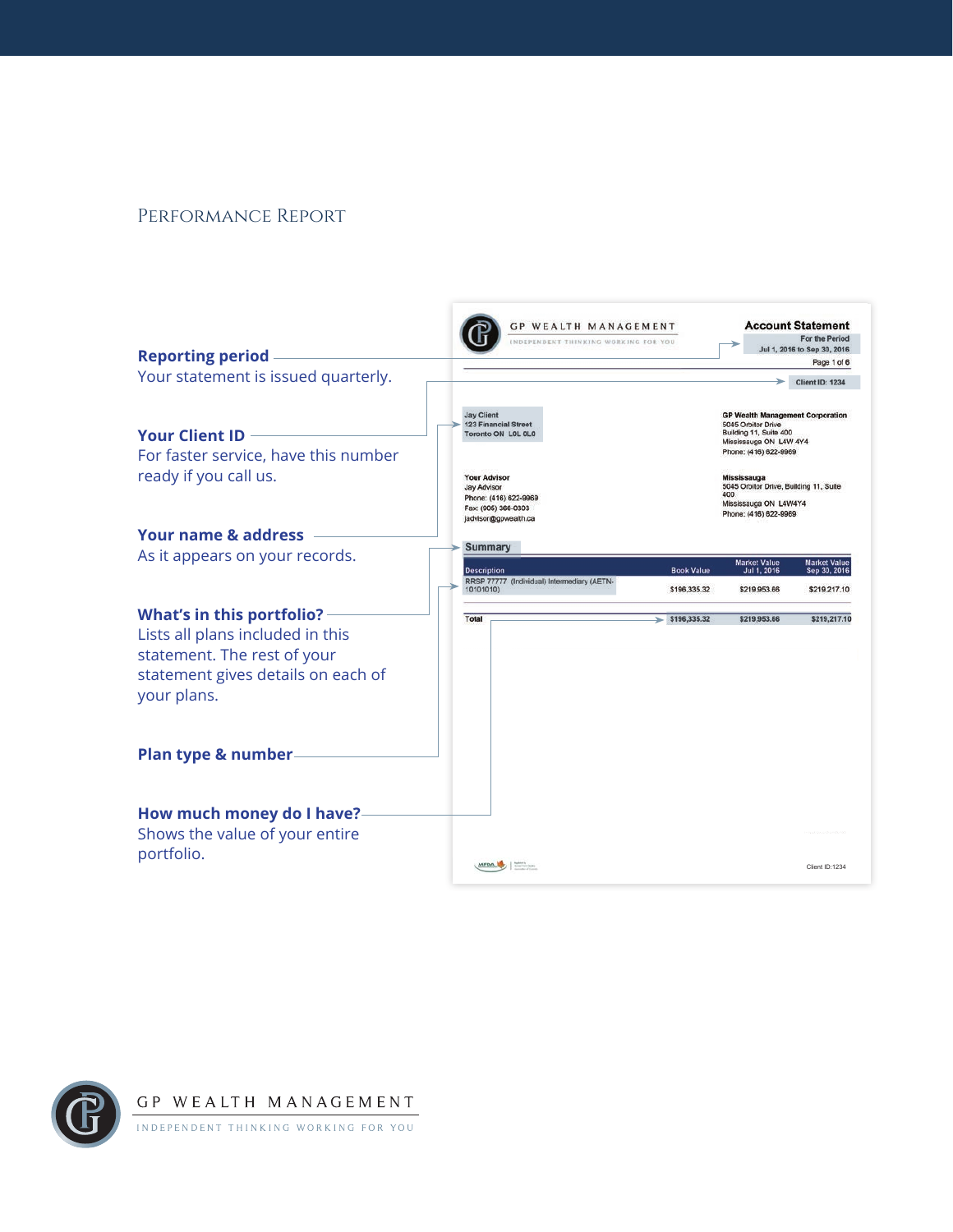### Performance Report

**in this plan?** 

inception.

past quarter.



Client ID:1234



GP WEALTH MANAGEMENT INDEPENDENT THINKING WORKING FOR YOU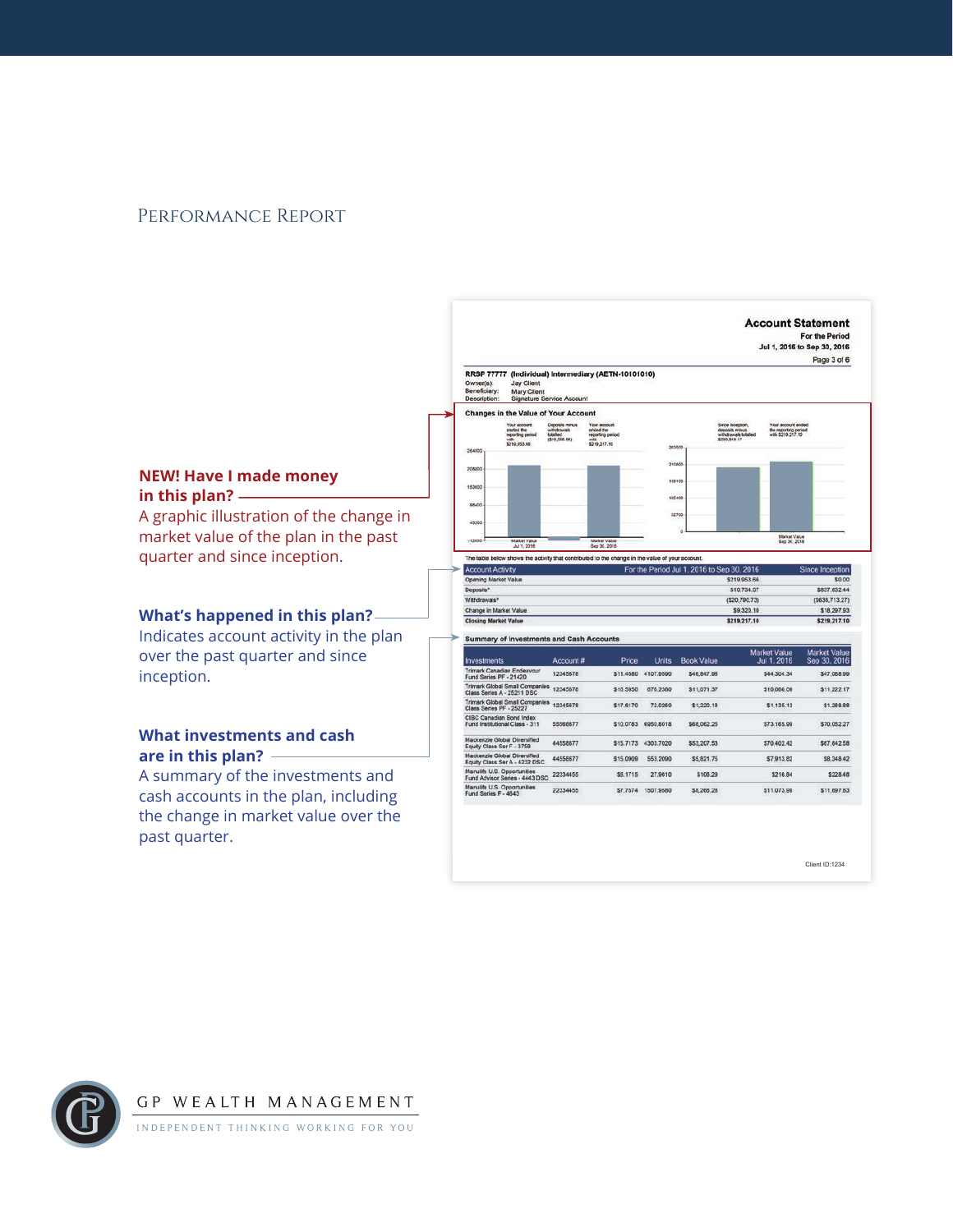### Performance Report

|  | What investments and cash –   |  |
|--|-------------------------------|--|
|  | are in this plan? (continued) |  |

### **NEW! Have I made money in this plan?**

Shows the plan's performance in each of the previous five years and in the previous three-, five- and ten-year periods.

### **If you want the details**

At the end of each plan, details of the transaction activity during the statement period are provided.

|                                                            |                 |           |                                   |                                    | <b>Account Statement</b>           | For the Period<br>Jul 1, 2016 to Sep 30, 2016 |
|------------------------------------------------------------|-----------------|-----------|-----------------------------------|------------------------------------|------------------------------------|-----------------------------------------------|
|                                                            |                 |           |                                   |                                    |                                    | Page 4 of 6                                   |
| Franklin Bissett Core Plus Bond<br>Fund Series A - 300 DSC | 11223344        | \$12,5700 | 134.0878                          | \$1,727.69                         | \$1,653.38                         | \$1,685.48                                    |
| Total                                                      |                 |           |                                   | \$196,333.32                       | \$219,952.00                       | \$219,215.10                                  |
| Third Party Cash                                           | Account #       | Price     | Units                             | <b>Book Value</b>                  | <b>Market Value</b><br>Jul 1, 2016 | <b>Market Value</b><br>Sep 30, 2016           |
| CWT Cash                                                   | 10105191        | \$1,0000  | 2,0000                            | \$2.00                             | \$1.66                             | \$2.00                                        |
| Total                                                      |                 |           |                                   | \$2.00                             | \$1.66                             | \$2.00                                        |
| <b>Cash Accounts</b>                                       | Currency        |           | <b>USD Balance</b><br>Jul 1, 2016 | <b>USD Balance</b><br>Sep 30, 2016 | <b>CAD Balance</b><br>Jul 1, 2016  | <b>CAD Balance</b><br>Sep 30, 2016            |
| Royal Bank of Canada                                       | Canadian Dollar |           |                                   |                                    | \$0.00                             | \$0.00                                        |
| Royal Bank of Canada                                       | Canadian Dollar |           |                                   |                                    | \$0.00                             | \$0.00                                        |

Your Personal Rate of Return<br>The information below shows the current and nts of the assets in your account expressed in its and money me

| Period | Opening<br><b>Market Value</b> | Deposits <sup>2</sup> | Withdrawals <sup>3</sup> | Closing<br><b>Market Value</b> | Rate of<br>Return |
|--------|--------------------------------|-----------------------|--------------------------|--------------------------------|-------------------|
| 2016   | \$243.403.48                   | \$169,899.89          | \$199,495.86             | \$219.217.10                   | 2,360 %           |
| 2015   | \$262,673.94                   | \$211,713.05          | \$231,373.70             | \$243,403.48                   | 0.151%            |
| 2014   | \$229,404.60                   | \$1,040.963.18        | \$1,014,804.81           | \$262,673.94                   | 2.903%            |
| 2013   | \$194.025.31                   | \$123,551.23          | \$118,369.43             | \$229,404.60                   | 15.382 %          |
| 2012   | \$179,577.62                   | \$57,659.29           | \$52,459.29              | \$194,025.31                   | 5.044 %           |
| Prior  | \$0.00                         | \$393.575.55          | \$244,798.50             | \$179,577.62                   | 3.047 %           |

d period of time, o ed as a p 10 Year ce Incer 5.220 %

2.702%

| i rear | э теаг |
|--------|--------|
| 5.539% | 3.492% |
|        |        |

Transaction Details for the Period Jul 1, 2016 to Sep 30, 2016

| CIBC Canadian Bond Index Fund Institutional Class - 311 |                      |               |               |         |              |                   |            |                    |
|---------------------------------------------------------|----------------------|---------------|---------------|---------|--------------|-------------------|------------|--------------------|
| <b>Trade Date</b>                                       | Activity             | Gross Amount  | Net Amount    | Charges | <b>Taxes</b> | <b>Unit Price</b> | Units      | <b>Total Units</b> |
| Jul 1, 2016                                             | Opening Unit Balance |               |               |         |              |                   |            | 7286.8687          |
| Jul 6, 2016                                             | Sell Gross           | ( \$3,390.00) | ( \$3,390,00) | \$0.00  | \$0.00       | \$10,1414         | -334.2734  | 6952 5953          |
| Jul 12, 2016                                            | Sell Gross           | ( \$181.68)   | (S181.68)     | \$0.00  | \$0.00       | \$10,0805         | $-18.0229$ | 6934.5724          |
| Aug 11, 2016                                            | Sell Gross           | (5191.79)     | (\$191.79)    | \$0.00  | \$0.00       | \$10,1118         | $-18.9669$ | 6915,6055          |

Client ID:1234

GP WEALTH MANAGEMENT INDEPENDENT THINKING WORKING FOR YOU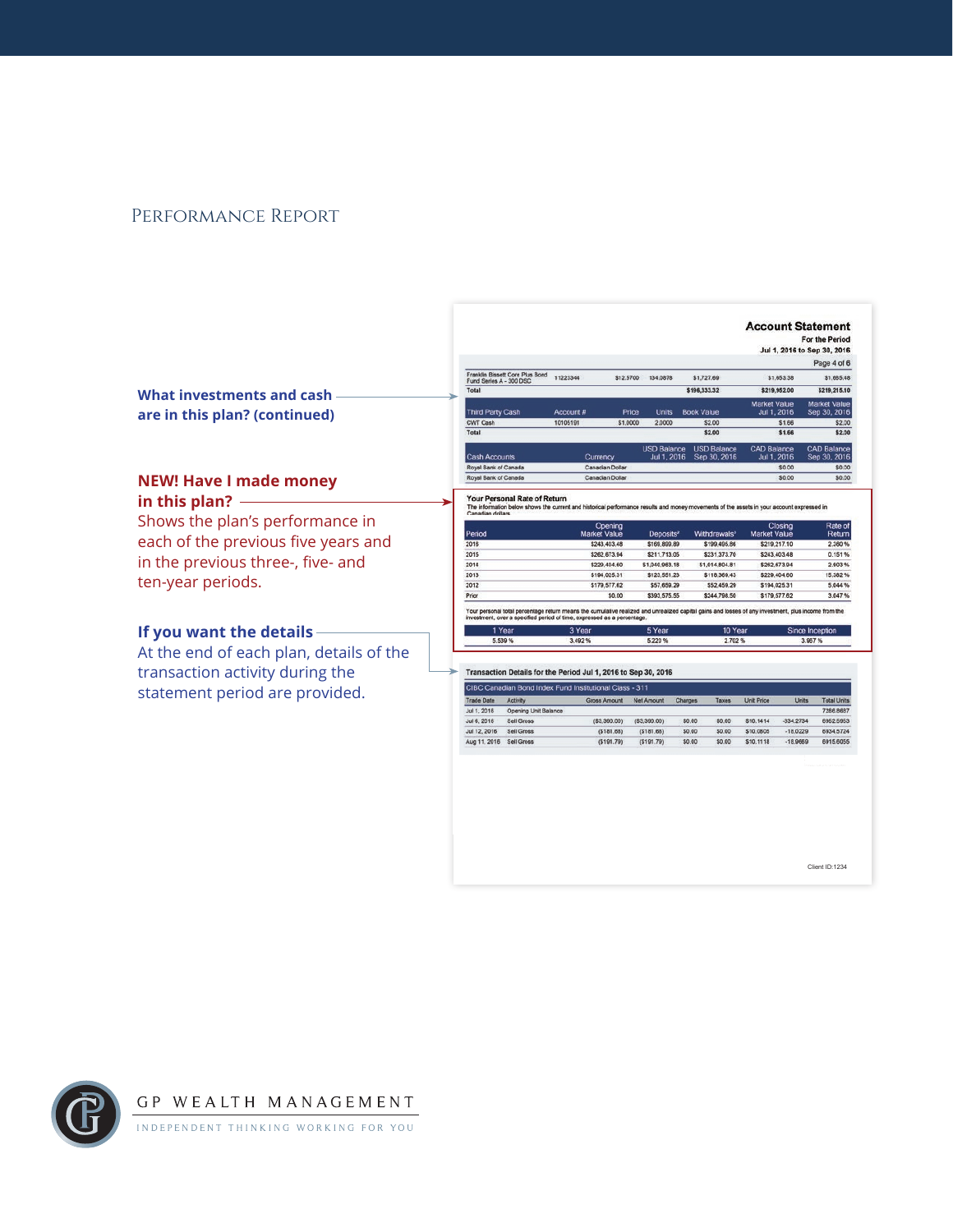### PERFORMANCE REPORT



#### **Account Statement**

For the Period Jul 1, 2016 to Sep 30, 2016 Page 1 of 6

### **NEW! About your statement -**

This is found on the last pages of your Account Statement. It provides important information you need to know.

#### About your statement

Your account statement is being delivered by either GP Wealth Management Corporation or GP Capital Insurance Agency Ltd which are two separate<br>entities of the GP Group of Companies. As an investor of either entity, you wil

We understand that the contents of this account statement will represent a duplication of information already received by other sources and reflects<br>your holdings in both your client name accounts and intermodiary accounts

We make every effort to reconcile these positions with the financial institutions responsible for maintaining the official books of record. Market Price<br>and Book Value represent currently wealteble prices. If any securitie

It is your obligation as an account holder to review your account statement carefully and notify your financial advisor or Investor Services in writing<br>Within 30 days of any emos or omissions to the statement, including an

For an account holder of GP Wealth Management Corporation, your account statement is being delivered in accordance with all securities regulations<br>Including the Mulual Fund Dealers Association Regulations and for an accoun

Your accounts with QP Wealth Management Corporation are protected by the MFDA Investor Protection Corporation (VPC) within specific limits.<br>Clients with accounts in Quibbec are generally not covered by the IPC. Please nete

Your Insurance Policies and Segregated Funds administered with GP Capital Insurance Agency Ltd. are protected by Assuris within specified limits. A<br>brochure describing the nature and limits of coverage is available upon re

If you have any questions about the details of your account statement, please contact your financial advisor or Investor Services at 1-800-608-7707.

Other important information<br>\*\*\*\*\* Investments held in your client name account are registered in your name at the fund company or financial institution.

- .<br>Investments held in your intermediary account are registered in the name of B2B Bank Financial Services or Canadian Western Trust on your
- . Book value means the total amount paid to purchase an investment, including any transaction changes related to the purchase, adjusted for<br>relayested distributions, return of capital, and corporate reorganizations.
- \* Deposits: When calculating the total deposit amount, we have included purchases (including dividend reinvestments), investments transforred<br>into your account, and money received into your account, as well as switches and
- Withdrawals: When calculating the withdrawals from your account, we have included redemption transactions, transfers of investments out of<br>your account, and cash that has been paid out such as cash distributions, as well
- Deternet Sales Charge (DSC): This indicates that your units were purchased with the Deferred Sales Charge option. There are some<br>variations in how Deferred Sales Charges are calculated. For specific information about the

Investor Suitability<br>GP Wealth Management Corporation and GP Capital Insurance Agency Ltd. are required to maintain current Know Your Client Information in order to

Client ID:1234



GP WEALTH MANAGEMENT

INDEPENDENT THINKING WORKING FOR YOU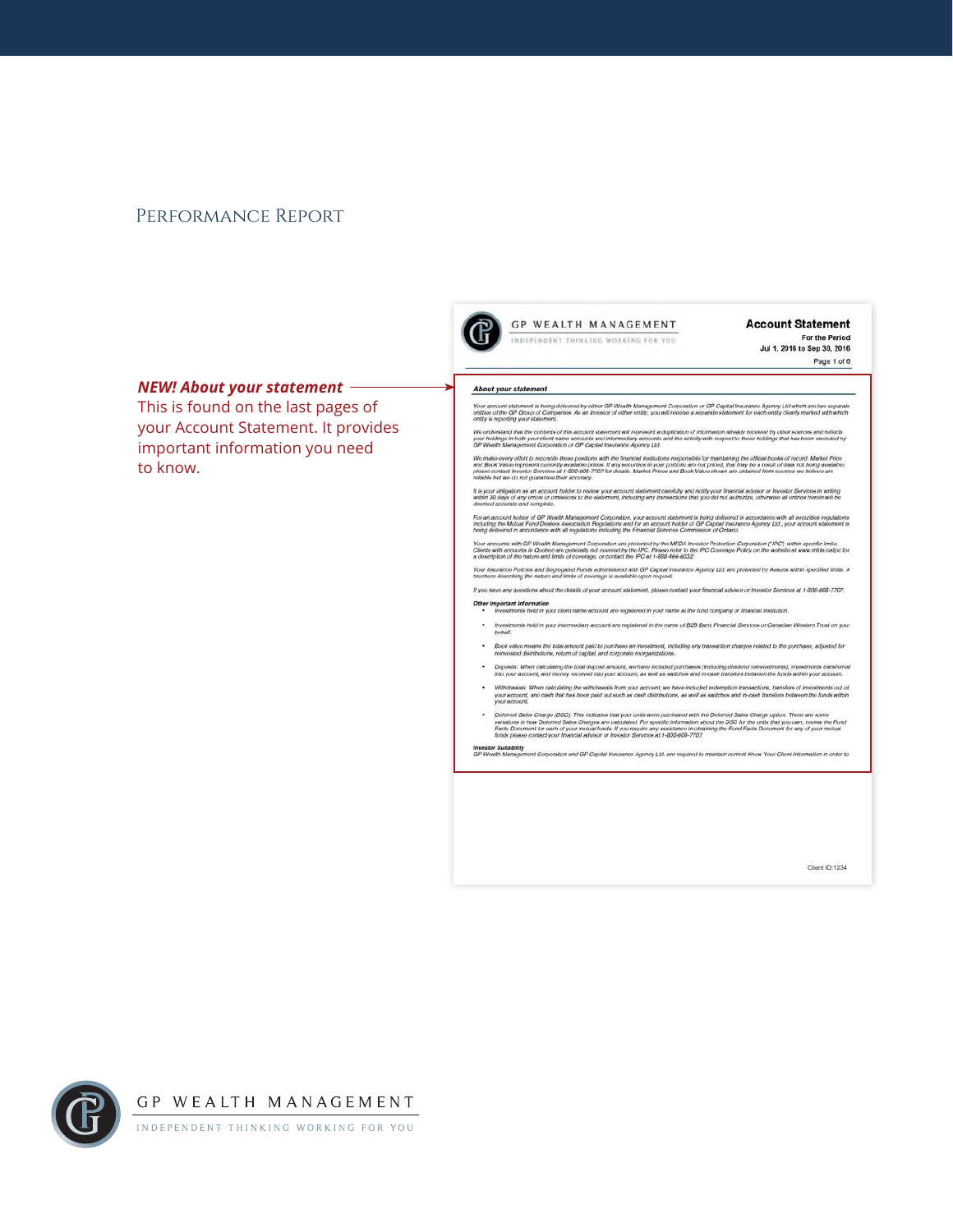### PERFORMANCE REPORT



#### **Account Statement**

For the Period Jul 1, 2016 to Sep 30, 2016 Page 1 of 6

**NEW! About your statement -**(continued)

meet all of our regulatory obligations and to provide suitable investment advice. We strongly recommend that you refer to the Client Information<br>Document ("CID") for any delais related to your relationship with your framch

**GP WEALTH MANAGEMENT** 

INDEPENDENT THINKING WORKING FOR YOU

It is very important that, if there has been a material change in your personal or financial circumstances, including your marital status, income, net<br>work, risk tokennoe, investment objectives or time horizon, you contact

### Sign up for E-delivery of your account statements.

E-delivery of account statements means that you would receive a notification by email that your quarterly account statement is available. You would<br>simply log-on and retrieve your statement.

To sign up for E-Delivery and request a User ID and Passeont, please contact Investor Services and we'll help you get registered right away. We can<br>be reached at: 1-800-600-7707 ext. 242 or by email at: edelivery@gnevalth.

#### Your Personal Rate of Return

Rate of return is calculated after changes have been deducted over different time periods. These include changes you pay for advice, transactions<br>changes, and account-related changes, but not income tax.

Keep in mind your rate of return reflects the mix of investments and risk level of your account. When assessing your rate of return, consider your<br>investment goals, the amount of risk you are comfortable with, and the valu

The rates of return in the table below are your personal rates of return. Your rates of return are affected by changes in the value of the investments,<br>dividends and interest received, and deposits and withdrawals to and f

The numbers are based upon an accepted and industry-applied calculation known as the "money-aveighted" mehod. This may also be referred to as<br>the internal rate of return "XIRR". This mediod is the best way to understand ho

Client ID:1234

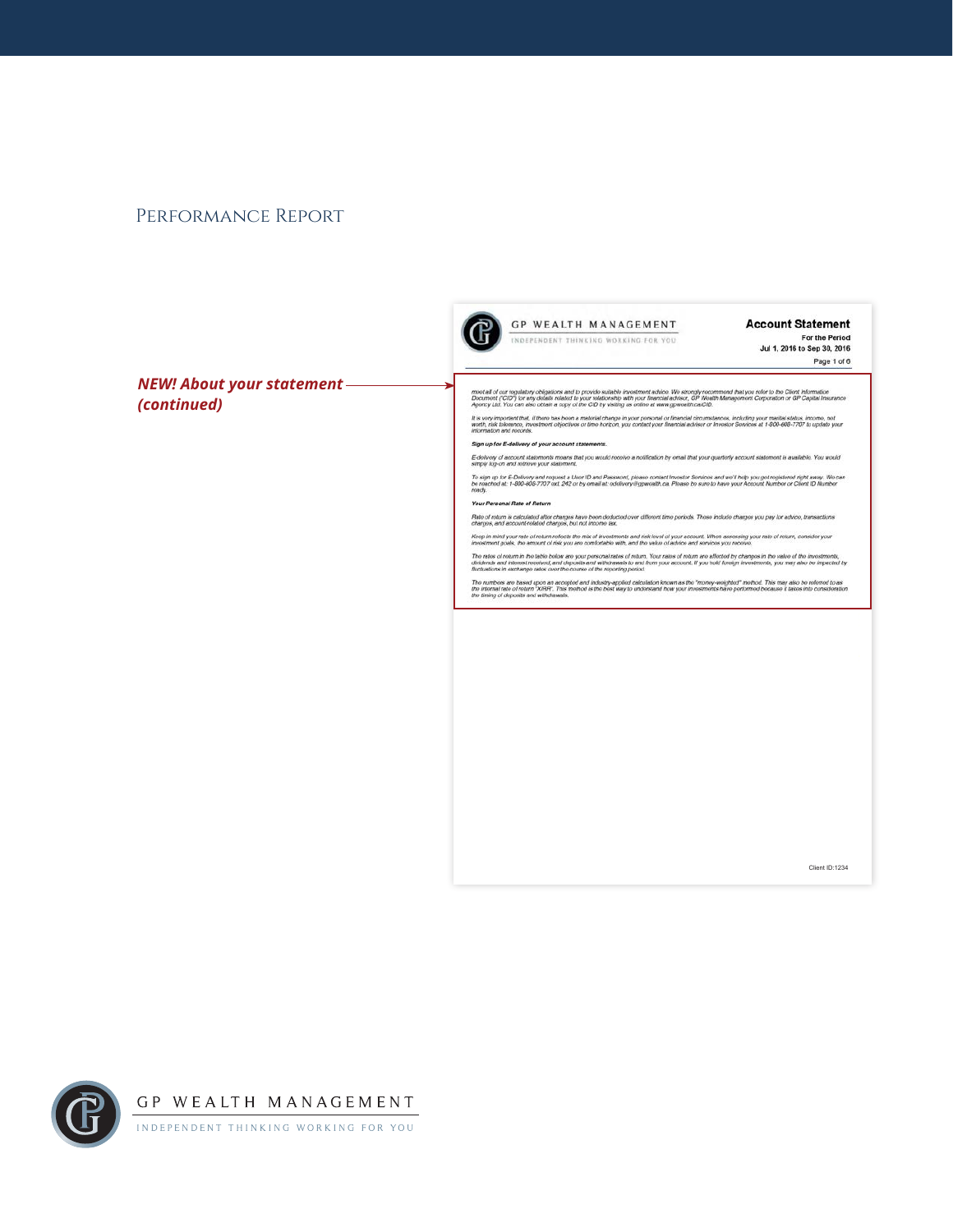## Charges and Compensation Report

|                                      | <b>GP WEALTH MANAGEMENT</b>                                                                               | <b>Charges and Compensation Report</b>                                                                                 |
|--------------------------------------|-----------------------------------------------------------------------------------------------------------|------------------------------------------------------------------------------------------------------------------------|
| <b>NEW! Reporting period</b>         | IDEPENDENT THENKING WORKING FOR YOU                                                                       | For the Period<br>Jul 1, 2016 to Sep 30, 2016                                                                          |
|                                      |                                                                                                           | Page 1 of 3                                                                                                            |
| Your statement is issued quarterly.  |                                                                                                           |                                                                                                                        |
|                                      |                                                                                                           | <b>Client ID: 1234</b>                                                                                                 |
| <b>NEW! Your Client ID</b>           | <b>Jay Client</b><br><b>123 Financial Street</b>                                                          | <b>GP Wealth Management Corporation</b><br>5045 Orbitor Drive                                                          |
| For faster service, have this number | Toronto ON LOL 0L0                                                                                        | Building 11, Suite 400<br>Mississauga ON L4W 4Y4<br>Phone: (416) 622-9969                                              |
| handy if you call us.                | <b>Your Advisor</b><br><b>Jay Advisor</b><br>Phone: (416) 622-9969<br>Fax: (905) 366-0303                 | <b>Mississauga</b><br>5045 Orbitor Drive, Building 11, Suite<br>400<br>Mississauga ON L4W 4Y4<br>Phone: (416) 622-9969 |
| <b>NEW! Your name &amp; address</b>  | jadvisor@gpwealth.ca                                                                                      |                                                                                                                        |
| As it appears on your records.       | Charges and Compensation: RRSP 77777 (individual) Intermedediary (AETN 10101010)                          |                                                                                                                        |
|                                      | Amounts you paid for general administration of your account                                               | Amount                                                                                                                 |
|                                      | Administration Fee                                                                                        | \$0.00                                                                                                                 |
|                                      | <b>Transfer Fee</b>                                                                                       | \$0.00                                                                                                                 |
| <b>NEW! How much I pay in fees</b>   | <b>Trustee Fee</b>                                                                                        | \$0.00                                                                                                                 |
| Shows a summary of the fees you've   | Fee-based Charge<br>Fee-based Charge Rebate                                                               | \$677.07<br>\$0.00                                                                                                     |
|                                      | Administration Fee Rebate                                                                                 | \$0.00                                                                                                                 |
| paid in the past quarter.            | Subtotal                                                                                                  | \$677.07                                                                                                               |
|                                      | Amounts you paid for specific transactions<br>There were no transaction charges for the reporting period. |                                                                                                                        |
|                                      |                                                                                                           |                                                                                                                        |
|                                      | Amounts we received from others to provide ongoing service to your account                                | Tota<br>Amount                                                                                                         |
|                                      | Commission from Investment Managers for DSC Investments<br>Management Fee                                 | \$0.00<br>\$0.00                                                                                                       |
|                                      | Management Fee Rebate                                                                                     | \$0,00                                                                                                                 |
|                                      | Payment from GIC Issuers                                                                                  | \$0.00                                                                                                                 |
|                                      | <b>Trailing Commission</b>                                                                                | \$88.86                                                                                                                |
|                                      | <b>Trailing Commission Rebate</b>                                                                         | \$0.00                                                                                                                 |
|                                      | Subtotal                                                                                                  | \$88.86                                                                                                                |
|                                      | Total charges and compensation received for account                                                       | \$765.93                                                                                                               |
|                                      | <b>GRAND TOTAL</b>                                                                                        | \$765.93                                                                                                               |
|                                      |                                                                                                           | Client ID:1234                                                                                                         |